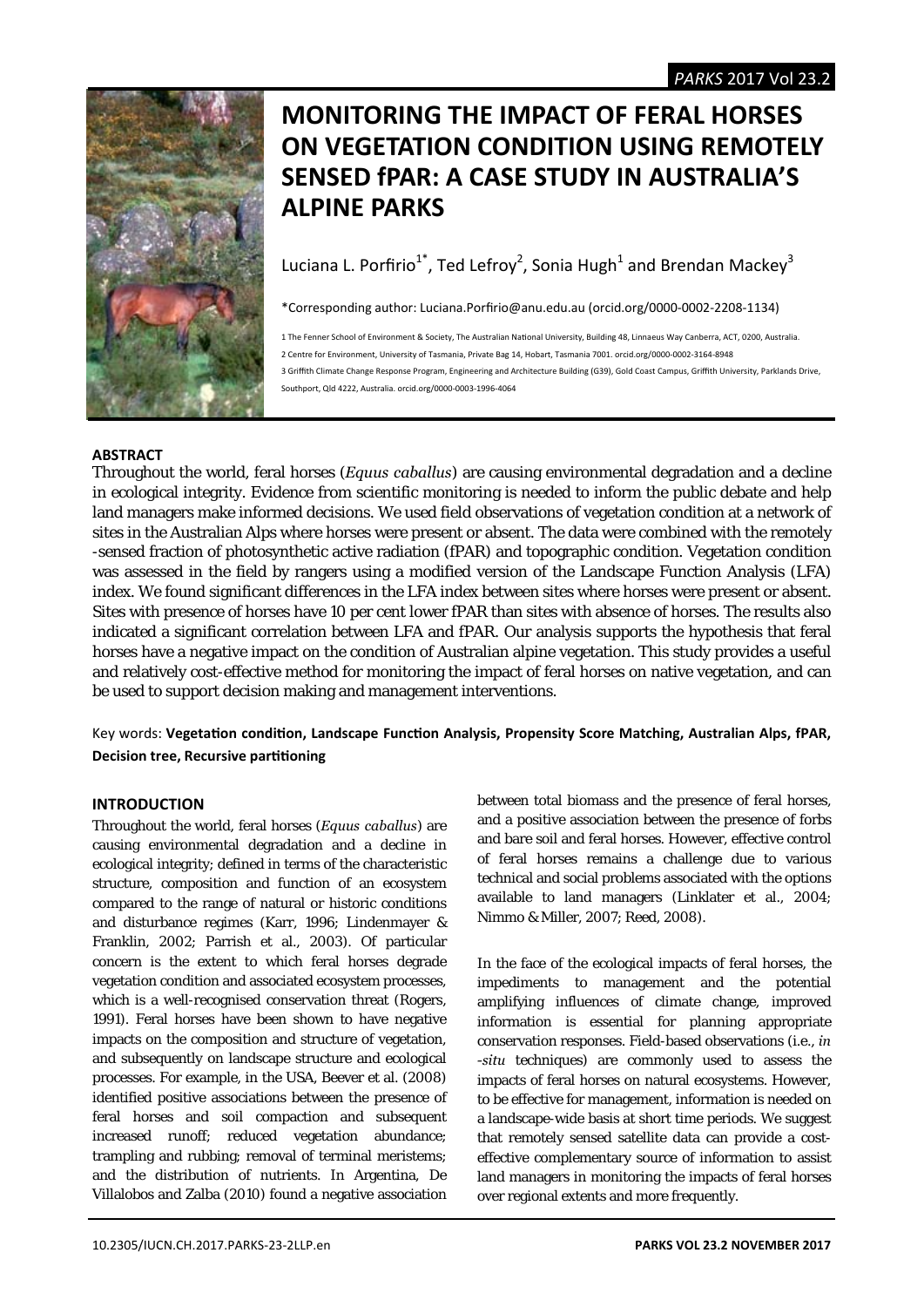Previous studies have used remotely sensed Normalized Difference Vegetation Index (NDVI) to study wildlife habitat condition, vegetation dynamics and associated population dynamics. Henderson and Dawson (2009) detected significantly low values of NDVI in sites with presence of feral goats in the Galapagos Islands, indicating that the presence of feral goats has a negative impact on vegetation. However, Pettorelly et al. (2005) and Zinner's (2002) results suggest that topography can be a confounding factor when investigating relationships between vegetation condition and the presence or absence of big herbivores. These studies have found that invasive herbivores have a negative impact on the condition of vegetation. However, a method to remotely monitor this impact has not been proposed. Here, we test a new approach to assessing the impact of feral horses on vegetation condition using as a case study Australia's alpine parks. The approach is tested at a network of sites where horses were present or absent, using field observations of vegetation condition, remotely sensed data, and topographic data.

The ecological communities of the Australian Alps bioregion contain a unique composition of plant species, 39 of which are listed as vulnerable and 16 as endangered, along with four endangered and one critically endangered ecological community (Australian Government, 2001a) under federal legislation (Australian Government, 2008). While more than 70 per cent of this bioregion is in protected areas, feral animals represent a major threat to listed species and communities (Australian Government, 2001b). Feral horses in the Australian Alps are a major conservation management problem and, among other things, have been found to have negative impacts on the structure of vegetation (Whinam et al., 1994; Whinam et al., 2001; McDougall et al., 2005).

The current population of feral horses in Australia is estimated to be the largest in the world at around 400,000 individuals, with Dawson and Miller (2008) estimating the horse population within a 180 km<sup>2</sup> area of the Australian Alps in 2009 to be around 7,679 horses with an annual rate of increase of about 22 per cent. Recent modelling for the Victorian East Alps estimates a population of 8,200 to 10,900 (Parks Victoria, 2013). Furthermore, climate change imposes additional pressures on the bioregion's vegetation with a projected increase in the frequency and intensity of extreme droughts and fire events (Worboys, 2003; Williams et al*.*, 2008).

To provide a suitable test of our approach, we investigated the following questions: (1) does vegetation condition of natural treeless drainage systems (riparian areas and wetlands) in the Australian Alps differ in areas with and without the presence of feral horses; (2) is there an interaction between the presence of horses and

topography; and (3) can changes in vegetation condition (due to the presence of feral horses) be detected and monitored using remotely sensed data?

#### **METHODS**

Within our selected study region, we analysed three datasets at a network of field sites: (1) observations of horse presence and absence, (2) a Landscape Function Analysis (LFA) index was generated to provide an assessment of vegetation condition and (3) remotely sensed estimates of fraction of the photosynthetic active radiation (fPAR) were derived from a continental time series obtained from the Moderate Resolution Imaging Spectroradiometer (MODIS) product MOD13Q1. We used a set of statistical tests to balance and analyse the datasets. We balanced the landscape function analysis data using propensity score matching. We analysed the fPAR data using the 'breaks for additive and seasonal trend' (BFAST) model*.* Then, we used partitioning decision trees to explore (1) whether differences in the LFA index between sites were related to horse presence or site topographic attributes and (2) if there was a correlation between the LFA and fPAR. We also analysed if differences between sites with absence or presence of horses were statistically significant.

#### **Study area**

The study sites (n=171) were in the Australian Alps National Parks (35˚–38˚ S and 145˚–149˚ E) comprising an area of around 7,900 km2 within New South Wales, Victoria and the Australian Capital Territory. The study sites were mostly located in subalpine areas (1,400 m to 1,900 m) with one site in alpine areas  $(>1,900$  m) (Green and Osborne, 1994). Ninety-one sites were in the state of Victoria, 76 in New South Wales and four in the Australian Capital Territory (Figure 1). The Australian Alps bioregion is dominated by a montane climate, with no dry season and a mild summer (Stern et al., 2000) with annual mean temperature  $3 \degree C$  to  $12 \degree C$ , mean minimum monthly temperature  $-7 \degree C$  to 0.4  $\degree C$ , mean maximum monthly temperature 15.9  $\,^{\circ}$ C to 29.5  $\,^{\circ}$ C, mean annual rainfall 606 mm to 2,344 mm, minimum average monthly rainfall 44 mm to 126 mm, and mean maximum monthly rainfall 63 mm to 295 mm (NSW Government, 2013). Exploratory data analysis was undertaken to examine the pairwise correlation between all variables (see Supplementary Online Material).

# **Feral horse data and the Landscape Function Analysis**

The Australian Alps Liaison Committee carried out an *insitu* assessment to determine if natural treeless drainage systems (riparian areas and wetlands) were susceptible to the impacts of feral horses (Geoff Robertson pers. comm., June/July 2013). A total of 171 random points within treeless drainage systems were assessed between 2010 and 2012. Of these, 129 points were known to be occupied by feral horses. The feral horses occur within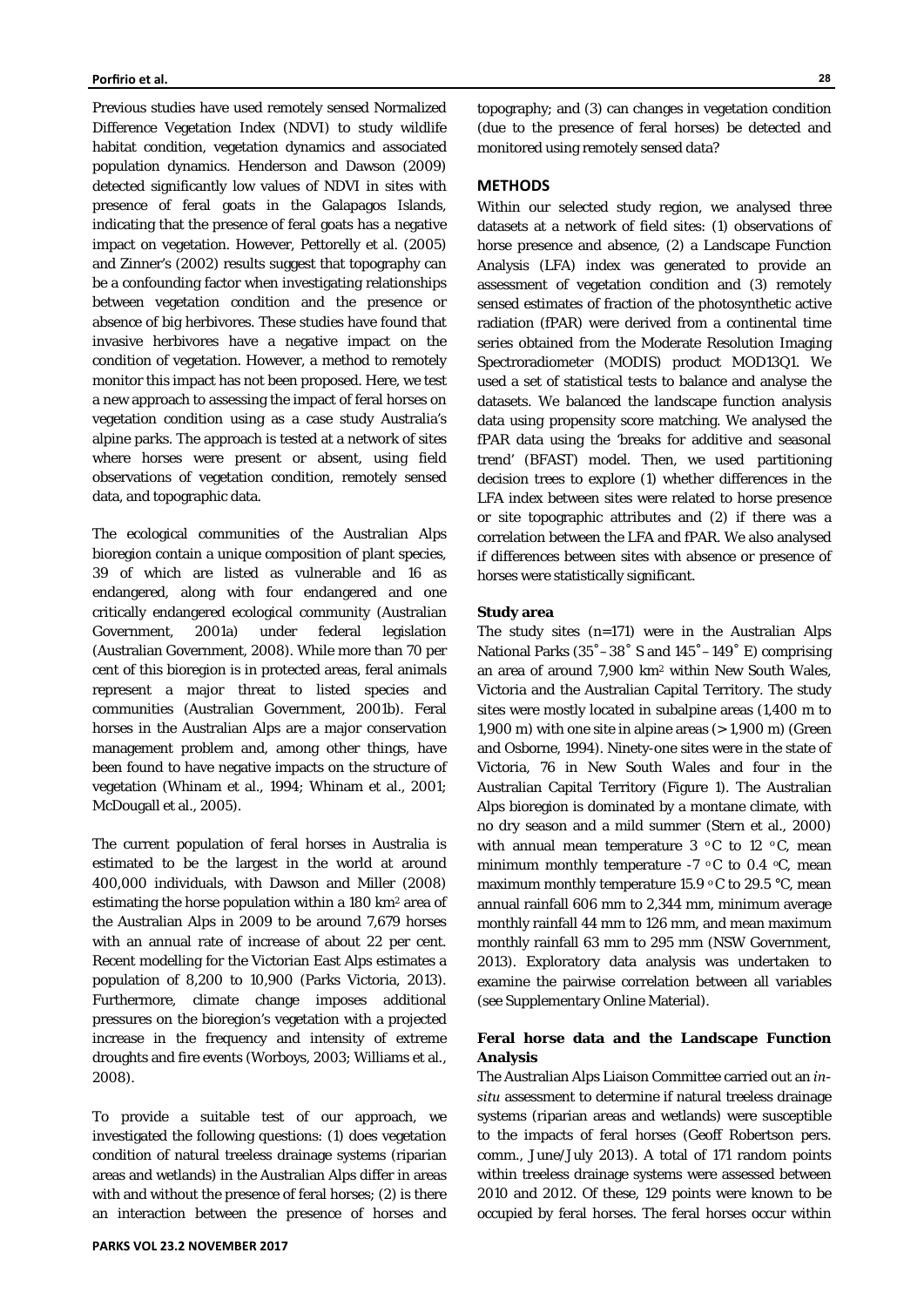# **parksjournal.com 29**



Figure 1. The Australian Alpine National Parks and the sites where the LFA index was assessed. Alpine National Parks - grey; **Australian Alpine bioregion ‐ hatched; VIC ‐ Victoria; ACT ‐ Australian Capital Territory; NSW ‐ New South Wales.**

more than 300,000 ha of Kosciuszko National Park and Bago and Maragle State Forests in New South Wales and around 330,000 ha of Victoria (Geoff Robertson pers. comm., June/July 2013).

The LFA index method applied at each site is an adaptation of the Landscape Function Analysis of Tongway and Hindley (2004). This is a monitoring procedure which uses visual indicators to assess the status of biotic and abiotic processes that retain water and nutrients. The visual indicators can be ranked from pristine to degraded, and when combined, they provide an overall estimate of the status of key soil properties using indices of soil stability, water infiltration and nutrient cycling. The modified LFA index included observations on the following variables: the number of defined animal tracks or pads within 20 m of a drainage system; the level of impact of defined animal tracks or pads; stream bank stability; longitudinal profile characteristics of a drainage line; sediment level on the stream bed; pugging damage (i.e. damage caused to grass by horses tearing up the soil structure); grazing disturbance on banks/in channel; percentage of vegetation cover; and percentage of the native foliage cover. The assessed features were combined into a single index for each site ranging from 0 to 100, representing degraded to pristine landscapes, respectively. As it was not feasible to map entire streams over the study area, a

random 50 m length of drainage line was sampled at each location. If the 50 m length of drainage line possessed sections with different levels of impact, for example where a section of bank had collapsed, each section was assessed separately.

## **Remotely sensed fPAR**

It has been well established that the remotely sensed Normalized Difference Vegetation Index (NDVI) is sensitive to changes in vegetation cover (Rouse et al., 1973; Holm et al., 1987; Reed, 2008). The NDVI is the normalised difference between the reflectance in the near infra-red and visible bands. As the NDVI increases, the proportion of green vegetation relative to soil cover increases. Radiation that is not reflected is intercepted. The greater the density of chlorophyll molecules in the vegetation, the greater the proportion of incoming radiation intercepted and available for photosynthesis (Berry et al., 2007). There is a linear relationship at time (*t*) between the proportion of photosynthetically active radiation that is intercepted by the green vegetation (fPAR), and the NDVI when  $0 < N$ DVI  $< 1$  (Roderick et al., 2001).

Mean monthly estimates of fPAR data (250 m) were derived from MOD13Q1 NASA product (Schloss et al., 2002), resampled to a geographic projection and remapped to the Australian region using Berry and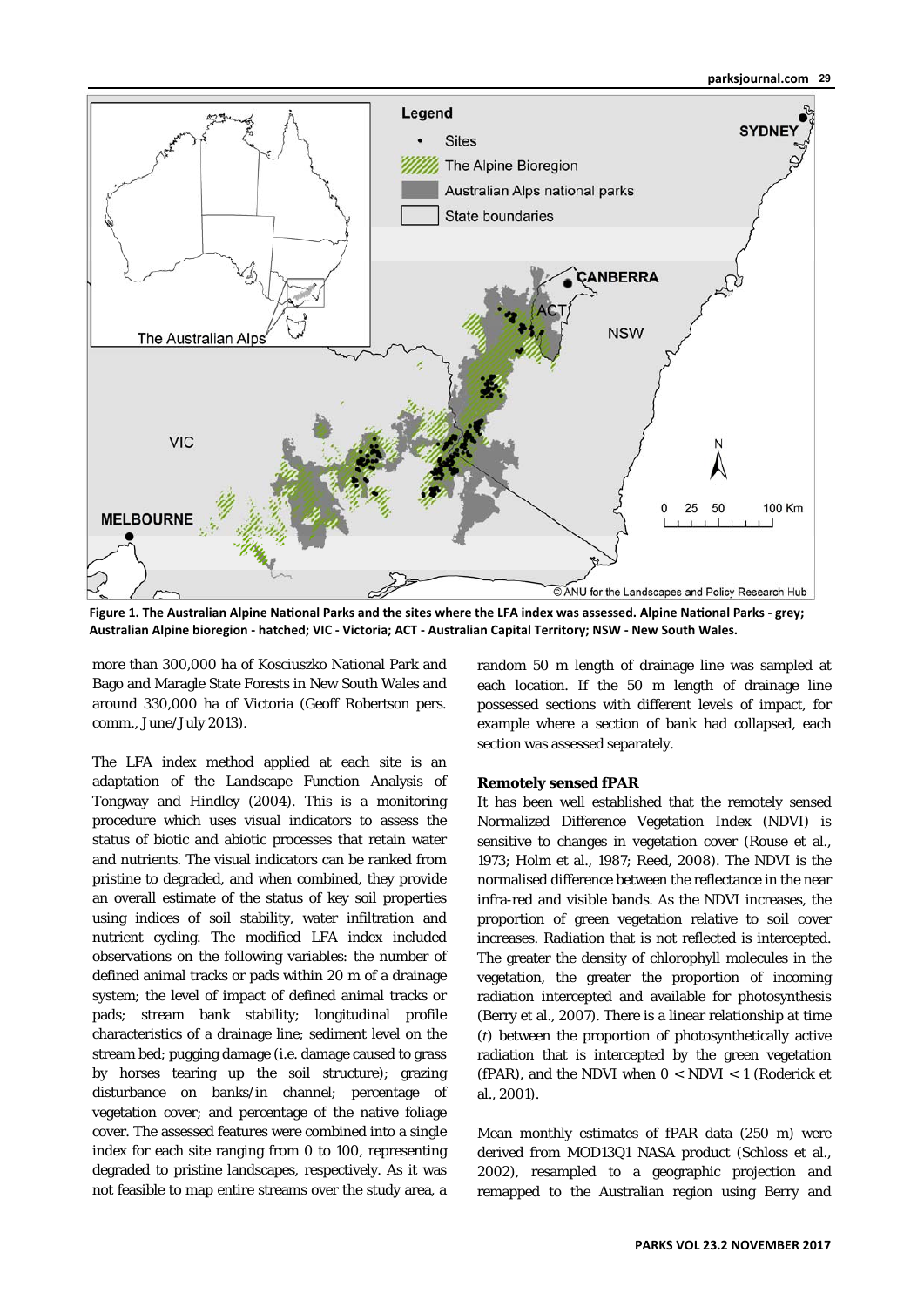Roderick's equations (Roderick et al., 2001; Berry & Roderick, 2002; Schloss et al., 2002; Berry et al., 2007; Paget & King, 2008) to isolate the turgor component, which represents the reflectance of radiation by the herbaceous vegetation within each pixel. The turgor component of the fPAR corresponds in this case to the productivity of native grasslands, which is the type of vegetation highly impacted by the presence of feral horses (Beever et al., 2008; de Villalobos & Zalba, 2010). The fPAR turgor values were extracted for the period 2000 to 2012 for 171 sites and the mean, maximum, minimum and coefficient of variation were calculated using the 'Raster' package (Hijmans & Etten, 2012) in R software (R Development Core Team, 2014) (Table 1). See Supplementary Online Material for detailed information about the formulae to obtain the fPAR proportions for different leaf functional types.

# **Breaks for additive and seasonal trend in vegetation**

The break for additive and seasonal trend analysis (BFAST) (Verbesselt et al., 2010; Verbesselt et al., 2012) recognises seasonal trends in vegetation and detects anomalies in the seasonality that are commonly related to disturbances (Saatchi et al., 2013). We ran the 'BFAST' model (Verbesselt et al., 2010) in R software for each site and derived two indicators of change in the vegetation seasonality at the site level. The first indicator was the number of breaks in the fPAR seasonal component that were not related to seasonal changes (hereafter fPAR break index). The second indicator was the time, in months, taken for each site to recover to pre-break fPAR

values (hereafter fPAR recovery index) (Table 1). Two examples of BFAST outcomes can be found in Figure 2, where the top panel shows a site (250 m pixel) with absence of horses and one abrupt change in 2009, as detected in the fPAR trend component. The bottom panel in Figure 2 shows a site with presence of feral horses and four abrupt changes are detected in the fPAR trend component.

#### **Propensity score matching**

The surveyed LFA data were not balanced, with just over twice as many sites where feral horses were present  $(n=116)$  as absent  $(n=55)$ . Lack of balance is problematic when the objective is to test for differences between groups. To address this issue we used propensity score matching (Rosenbaum and Rubin, 1983) to balance the data. The propensity score matching for a site (*i*) is defined as the conditional probability of assignment to a particular treatment  $(Ti = 1)$  versus control  $(Ti = 0)$  given a set of observed covariates (Equation 1), where  $e =$  the propensity score, *pr* = the conditional probability and *X* = the background variables. The covariates were: LFA index; the mean, maximum, minimum and coefficient of variation of fPAR; slope; aspect; topographic position index; terrain ruggedness index; and roughness. The propensity score matching was then calculated using the nearest neighbour matching estimator without replacement using the 'Matching' package (Ho et al., 2006) and analysed using student's t-tests in R software.

$$
e(x)_i = pr(T_i = 1 | X = x_i)
$$

| Type of                                        | <b>Variable</b>                     | <b>Description</b>                                                                                                                                                                         |
|------------------------------------------------|-------------------------------------|--------------------------------------------------------------------------------------------------------------------------------------------------------------------------------------------|
| <b>Ecosystem</b><br>function<br><b>indices</b> | Coefficient of<br>variation of fPAR | CV=22222 (2222 2000-2012) divided by 2222 (2222 2000-2012)                                                                                                                                 |
|                                                | Maximum of fPAR                     | Maximum fPAR value for the period 2000-2012                                                                                                                                                |
|                                                | Mean of fPAR                        | Mean fPAR value for the period 2000-2012                                                                                                                                                   |
|                                                | Minimum of fPAR                     | Minimum fPAR value for the period 2000-2012                                                                                                                                                |
|                                                | fPAR break index                    | Number of breaks in the fPAR seasonal trend that are not related to<br>seasonal changes. Modelled using BFAST.                                                                             |
|                                                | fPAR recovery<br>index              | Number of months to reach fPAR pre-disturbance values. Modelled using<br>BFAST.                                                                                                            |
|                                                | Landscape function<br>index         | The assessed features in the survey were combined into the landscape<br>function index for each site ranging from 0 to 100, representing degraded to<br>pristine landscapes, respectively. |
| <b>Terrain</b><br><b>indices</b>               | Roughness                           | The difference between the maximum and the minimum value of a cell and<br>its 8 surrounding cells.                                                                                         |
|                                                | Slope                               | Radians.                                                                                                                                                                                   |
|                                                | Topographic position<br>index       | The difference between the elevation value of a cell and the mean<br>value of its 8 surrounding cells.                                                                                     |
|                                                | Terrain ruggedness<br>index         | The mean of the absolute differences between the value of a cell and the<br>value of its 8 surrounding cells.                                                                              |
|                                                | Aspect                              | Radians.                                                                                                                                                                                   |

**Table 1. The list and description of the variables used in the analysis**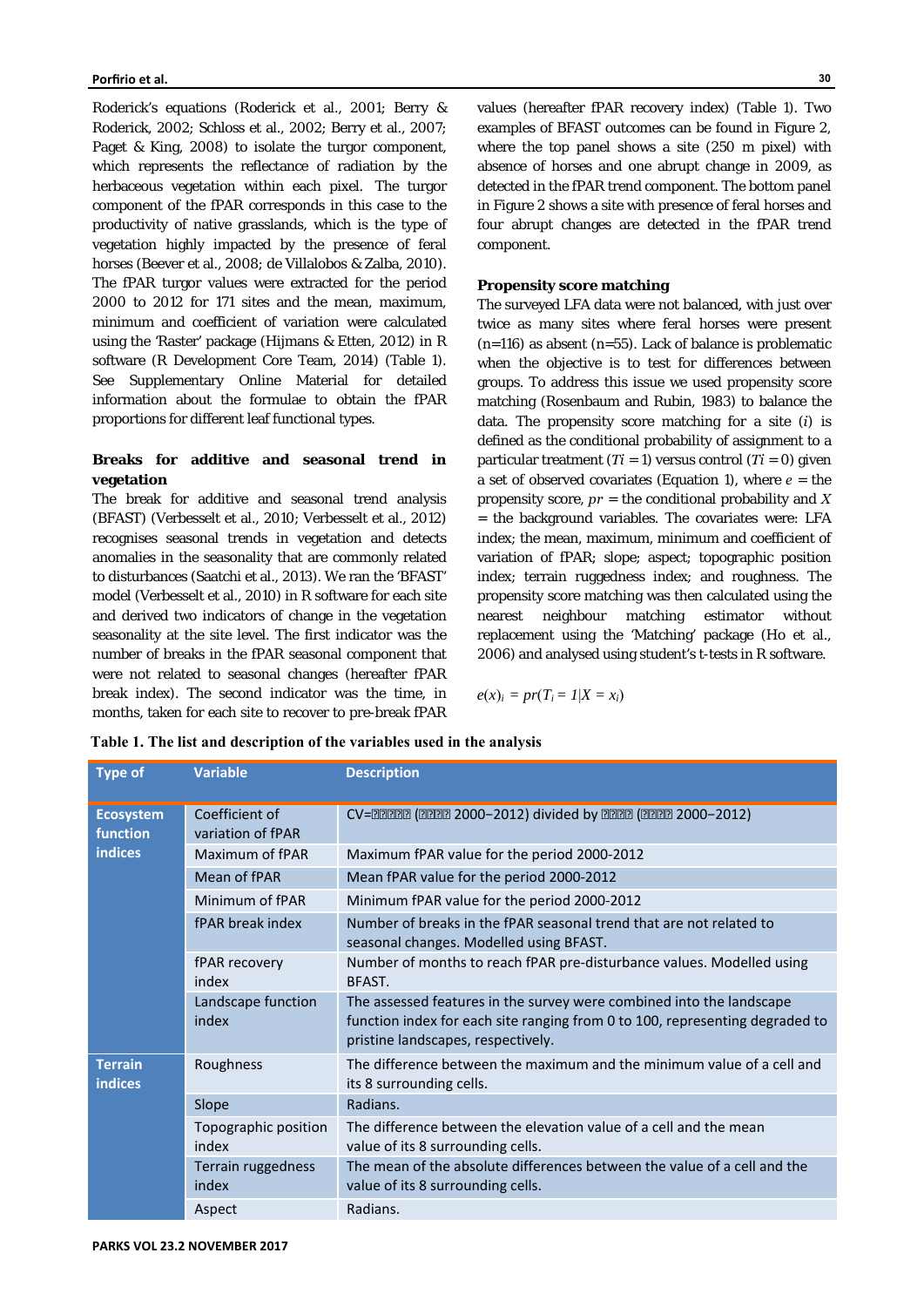

**Figure 2. The observed fPAR (Yt), fitted seasonal (St), trend (Tt) and residuals (et) (i.e. estimated noise) components for a fPAR time series at two sites in the Australian Alps over the period 2000-2012. The top panel a) shows a site with absence of horses and one abrupt change (----) is detected in the trend component of the fPAR time series, associated with the drought in 2009. The bottom panel b) shows a site with presence of feral horses and four abrupt changes are detected in the fPAR trend component. The time (----), corresponding confidence interval (red horizontal lines at the bottom of dashed lines), direction and magnitude of abrupt change and slope of the gradual change are shown in the estimated trend component (red lines). The two severe droughts of the decade are shown in the grey bands, and dates when the LFA index was assessed are shown in the red bands across all estimates.** 

#### **Decision tree analysis**

We used decision tree analysis to investigate the relationships between the presence of horses, LFA index and fPAR values at the sites. Decision tree analysis is a multivariate analytical approach that allows sites to be grouped based on their similarity as measured by a set of variables (Hothorn et al., 2006). We calculated two models. The response variable in both models was the LFA index. The explanatory variables in the first model were the following topographic attributes: slope; topographic position index; roughness and aspect (see Table 1 for a description of the variables). The aim of the first model was to examine the interactions between the LFA index, the presence of horses and topography. To further analyse the level of significance in the interactions between presence of feral horses and topography we ran a variation of the first model, changing the *α* parameter to *α*=0.10; details provided in the Supporting Information. The second model used a set of explanatory variables derived from the fPAR time series data: mean and coefficient of variation of fPAR, fPAR Break Index; and fPAR Recovery Index. The aim of the second model is to examine whether there is an interaction between the LFA index and fPAR derivatives. We used only explanatory variables for which the correlation coefficient was lower than 0.5 (see Figure A1 in the Supplementary Online Material). We specified that the splits in the trees must not exceed  $\alpha$  = 0.05 and the Nodes should contain at least 10 observations. The decision tree analysis was performed using the 'Party' package (Hothorn et al., 2006) in R software.



**Brumbies, alpine region, Kosciuszko National Park © Office of Environment and Heritage**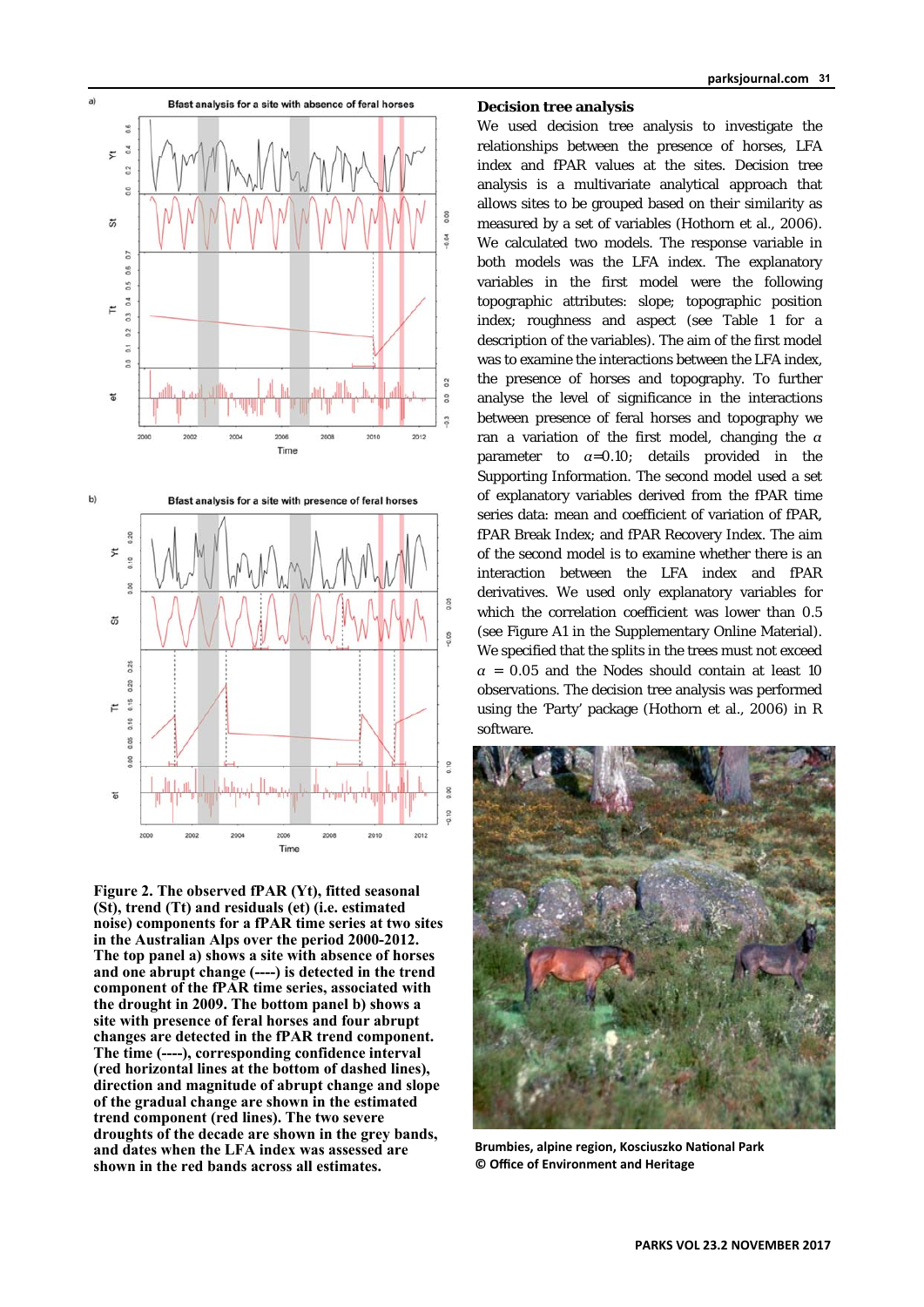## **RESULTS**

Our results suggest that the presence of feral horses is correlated with the condition of natural treeless drainage systems (riparian areas and wetlands) in the Australian Alps. Decision tree models can be interpreted using 'ifthen' rules (Markham et al., 2013). The decision tree for the first model is shown in Figure 3. In the first model, if the site was characterised by the absence of horses (Node 2 in Figure 3), then the LFA index presents values close to 100, representing a site with vegetation in good condition. If the site was characterised by the presence of feral horses (Node 3), then the LFA index was low, showing a mean of 50 (black line in Node 3's boxplot in Figure 3), representing sites with poor vegetation condition. There were no interactions between the presence or absence of feral horses and the terrain attributes at the  $P = 0.05$  level. However, if feral horses are absent there was an interaction with a terrain attribute at the  $P = 0.06$  level (see Figure A2 in the Supplementary Online Material).

The second decision tree model suggests that changes in vegetation condition at the landscape scale can be detected using remotely sensed data of 250 m pixel resolution. The second decision tree model, which did not include presence/absence of feral horses as a covariate, is shown in Figure 4. The two variables that were found to be most important in accounting for the variability of the LFA index were the mean fPAR and the fPAR break index. If the mean fPAR was lower than or equal to 0.12, the sites were allocated in Node 2 (see Figure 4) characterised by low LFA index (mean  $\sim$  50), indicating sites in poor vegetation condition. If the mean fPAR was greater than 0.12, then the second most important variable was the fPAR break index (Node 3). If the number of breaks in the fPAR break index, which represent the seasonal component of vegetation, were lower than or equal to one, the sites were allocated to Node 4; which corresponds to high values and low variability of the LFA index (see Node 4 in Figure 4). Node 4 represents sites with the best vegetation



**Figure 3. Decision tree model and the interaction between variables to explain the LFA index. The model uses the presence or absence of feral horses and terrain attributes to explain the LFA index (boxplots).**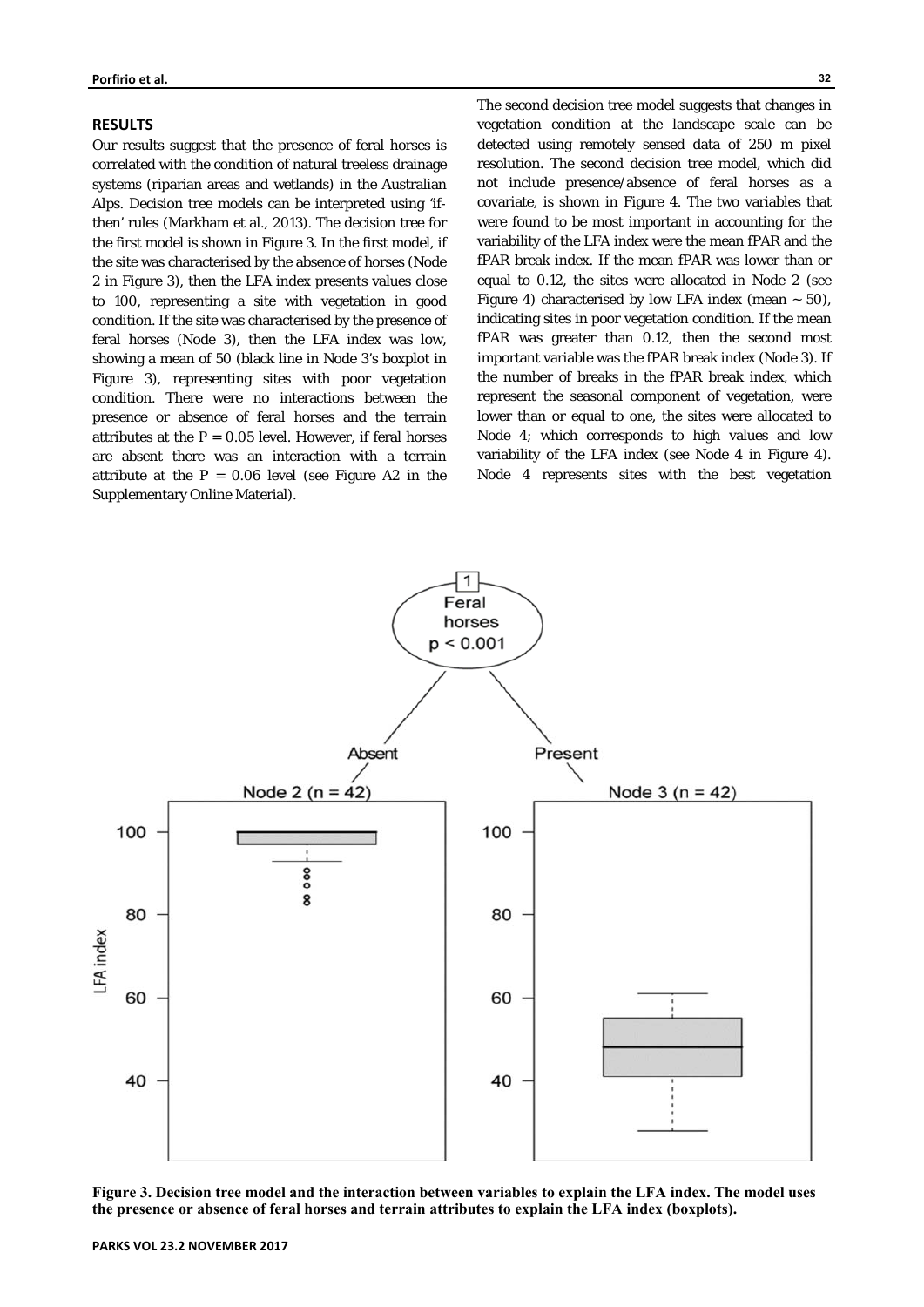

**Figure 4. Decision tree model and the interaction between variables to explain the LFA index. The model uses the presence or absence of feral horses and ecosystem function attributes to explain the LFA index (boxplots)** 

condition. If the number of breaks in the fPAR seasonal component (Node 3 in Figure 4) were greater than one, then the sites were allocated to Node 5, characterised by sites with relatively high vegetation condition but high variability (see Node 5 in Figure 4).

These results aligned with the differences we found between sites with absence or presence of feral horses (see Table 2). The statistical analysis showed that the control group, which were sites characterised by the absence of feral horses, was statistically different to the treatment group (sites where horses were present) for four of the five fPAR variables, in addition to the Landscape function index, and the topographic variables of roughness and slope (Table 2). Sites characterised by the presence of feral horses presented less 20 per cent fPAR-maximum values than sites with absence of feral

horses. The treatment groups also presented less 10 per cent fPAR-mean values, more breaks in the fPAR seasonal component (as modelled using the BFAST algorithm) and the LFA index values were two-fold the values for sites with absence of horses. The difference we found between the number of breaks in the fPAR seasonal component in sites with and without feral horses (Table 2) implies that sites with absence of feral horses are significantly less variable and had a lower number of breaks (disturbances) in the fPAR seasonal component.

## **DISCUSSION**

The statistical analysis we used provided a robust basis for our results. Unbalanced data are common in ecology due to the difficulty and cost of large-scale, long term experiments. Propensity score matching has only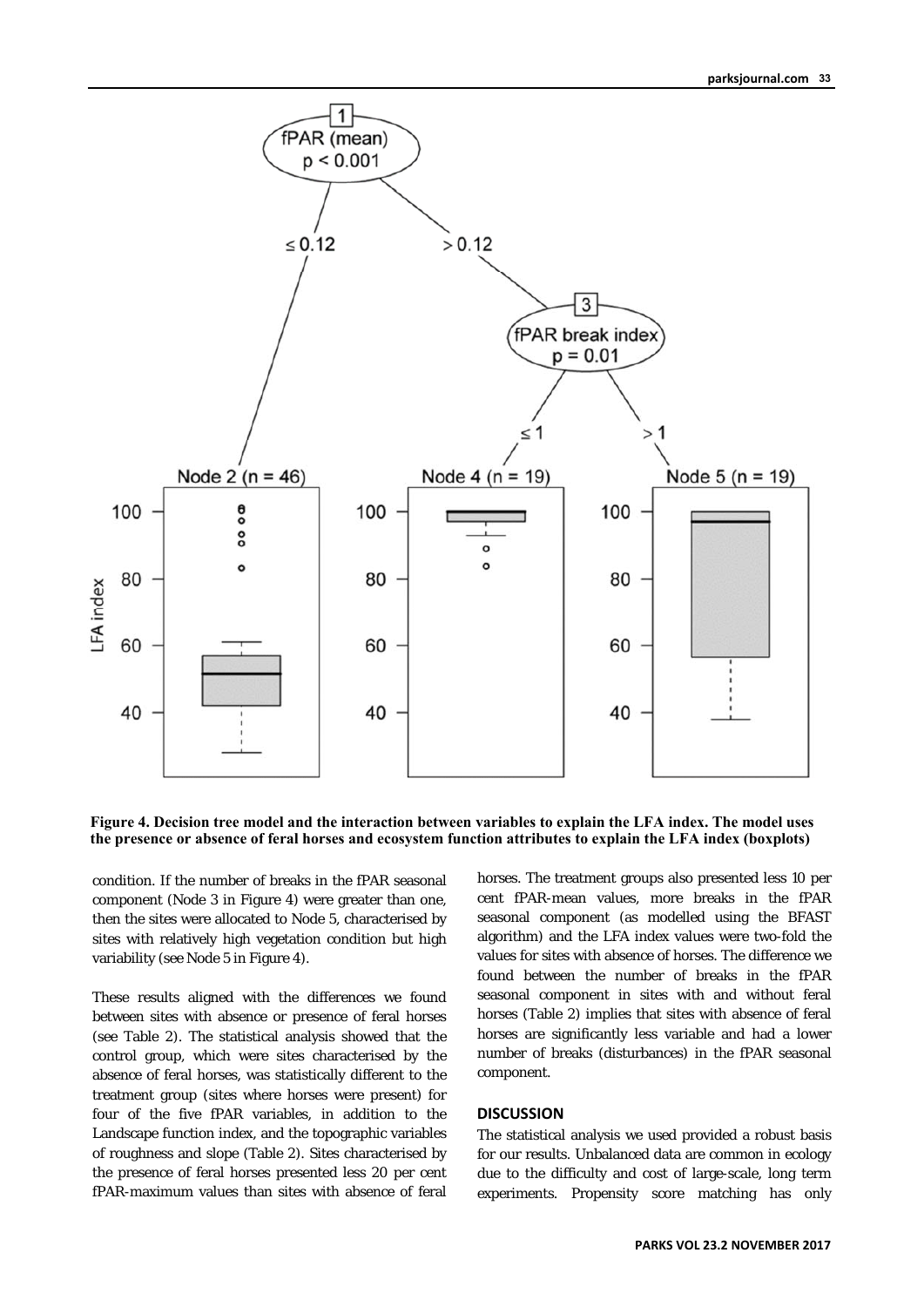| <b>Type of indicator</b>                    | <b>Variable</b>                            | <b>Absence of</b><br>feral horses<br>(mean) | <b>Presence of</b><br>feral horses<br>(mean) | P value   | <b>Magnitude</b><br>of the<br>effect |
|---------------------------------------------|--------------------------------------------|---------------------------------------------|----------------------------------------------|-----------|--------------------------------------|
| <b>Ecosystem function</b><br><b>indices</b> | Coefficient of variation of<br><b>fPAR</b> | 0.704                                       | 0.742                                        | 0.002     | $-0.04$                              |
|                                             | Maximum of fPAR                            | 0.50                                        | 0.30                                         | < 0.001   | 0.20                                 |
|                                             | Mean of fPAR                               | 0.19                                        | 0.09                                         | < 0.001   | 0.10                                 |
|                                             | Minimum of fPAR                            | $\Omega$                                    | $\mathbf 0$                                  | <b>Na</b> | 0.00                                 |
|                                             | fPAR break index                           | 1.81                                        | 2.976                                        | 0.001     | $-1.17$                              |
|                                             | fPAR recovery index                        | 11.976                                      | 15.214                                       | 0.495     | $-3.24$                              |
|                                             | Landscape function index                   | 97.357                                      | 46.976                                       | < 0.001   | 50.38                                |
| <b>Terrain indices</b>                      | Roughness                                  | 1607.071                                    | 1360.398                                     | < 0.001   | 246.67                               |
|                                             | Slope                                      | 0.125                                       | 0.095                                        | 0.039     | 0.03                                 |
|                                             | Topographic position<br>index              | $-1.591$                                    | $-4.915$                                     | 0.274     | 3.32                                 |
|                                             | Terrain ruggedness index                   | 27.588                                      | 22.412                                       | 0.073     | 5.18                                 |
|                                             | Aspect                                     | 3                                           | 3.318                                        | 0.386     | $-0.32$                              |

**Table 2. The mean, P values and magnitude of the effect of the variables tested for sites with absence and presence of feral horses in the Australian Alps** 

recently been used in ecological studies to deal with unbalanced data and has proved to be an effective tool for dealing with this issue (Bottrill et al., 2011). Here, it proved to be useful in helping to obtain two balanced and comparable groups of sites with absence and presence of feral horses.

Our study is, to the extent of our knowledge, the first that has used BFAST to generate fPAR derivatives to explore the link between feral herbivore impacts on the phenology of vegetation. The BFAST analysis provided an indicator of vegetation phenology associated with the seasonal component of the fPAR. The number of breaks in the seasonal component of the fPAR is quite different from the fPAR coefficient of variation as the latter does not account for the seasonality in the phenology of vegetation. The studied period, 2000-2012, had two severe droughts as determined by the Australian Bureau of Meteorology, one in 2003 and another in 2006. So, we were expecting high variability in terms of fPAR phenology over the 12-year period, represented by the coefficient of variation. However, this new technique enabled us to find that sites with absence of feral horses had, on average, more fPAR-mean and fPAR-maximum values (higher productivity) and a lower number of breaks in their seasonal component than sites with presence of horses (see Table 2).

Our results confirm that vegetation condition can be detected using remotely sensed data at 250 m pixel resolution. The second decision tree model indicated that the mean fPAR and the number of breaks in the fPAR seasonal component are the most important variables (P < 0.05) in explaining LFA index values. An increase in

the number of breaks in the fPAR seasonal component correlated with sites in poor condition, as measured by the LFA index. One explanation is that the presence of feral horses adds pressure to the landscape so that it is more vulnerable to abrupt changes in the vegetation phenology when compared to sites with absence of horses. Therefore, the vegetation would change more often than would occur from seasonal variation alone. The results of the two decision tree models suggest that the presence of horses is correlated with sites that have poorer and more variable vegetation condition as represented by the LFA index.



Native alpine wetland damaged by feral horses' incursion **© Suzie Gaynor**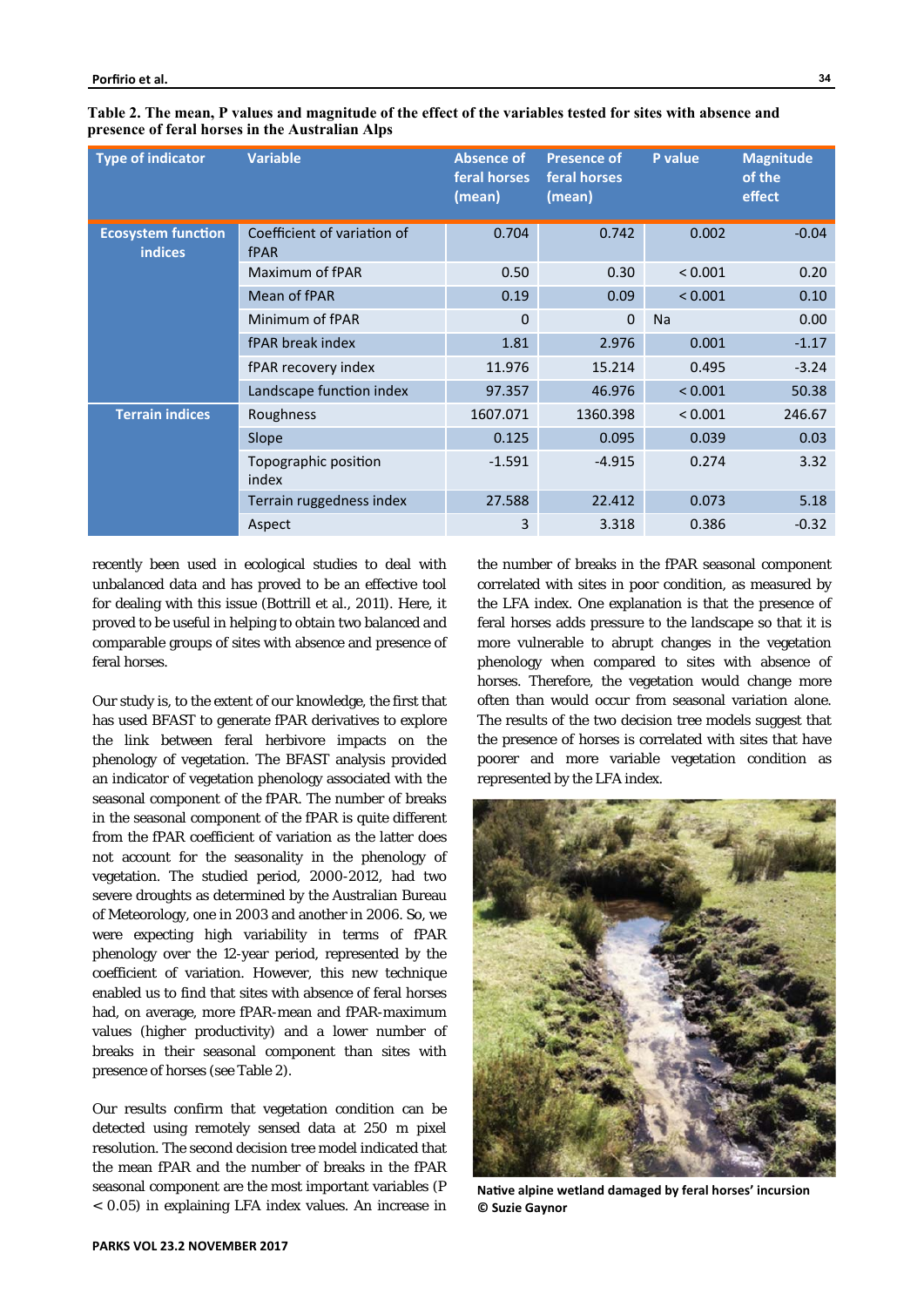

The characteristics of an alpine wetland in good vegetation condition: (1) Raised water table supporting sphagnum bog community and surrounding heathlands. (2) Dense and diverse vegetation cover protects the soil from erosion from adverse weather and protects soil carbon. (3) Ginini sphagnum bog and associated fens, a nationally threatened ecological community. **(4) Sphagnum bog hummocks, habitat of the endangered Corroboree frog (Pseudophryne pengilleyi). (5) Dense heath vegeta‐** tion, habitat for birds, amphibians, reptiles and mammals. And (6) high quality erosion free mountain water; protected from evaporation; with vegetation buffeting and slowing water flow regimes in serious storms. © ACT Government

The LFA index was strongly related to the presence and absence of feral horses and only weakly to the topographic attributes. However, in the models where feral horses were absent, we found an interaction with a terrain attribute at marginal significance level (see Figure A2 in the Supplementary Online Material). These results therefore suggest that topography, as represented by the terrain indices we used, is not a significant factor in determining either LFA index or the presence and absence of horses (Figure 3). This statistical result supports our hypothesis that feral horses impact on alpine vegetation.

# **CONCLUSION**

Public opinion about the impact of feral horses on native vegetation is polarised. There are people who revere them because of their beauty, sense of freedom and historical bond to humans; and those who are concerned about their growing numbers and destructive impact on natural alpine vegetation (Forum, 2013). Our results provide further evidence that feral horses have a negative impact on Australian alpine and sub-alpine vegetation condition. Therefore, management of feral horse populations in Australia is an important conservation problem. Monitoring the impact of feral horses on native

vegetation will remain an ongoing challenge for land managers in many regions of the world. Given the extensive landscapes that must be surveyed and analysed, cost-effective approaches are needed. Our results suggest that existing remotely sensed satellite data can provide useful information about feral horse impacts on vegetation condition. The approach we have presented provides a useful and relatively cost-effective method for monitoring the impact of feral horses on native vegetation in support of decision making and management interventions. This method could be used to map the extent of feral horse impact on alpine and sub -alpine vegetation using satellite data at various pixel resolutions (i.e. Landsat at 30 metres pixel, Aster at 15 metres pixel) to increase model accuracy.

# **ACKNOWLEDGEMENTS**

We thank Charlie Pascoe and Graeme Worboys for helpful comments to improve the manuscript. Thanks to Suzie Gaynor for proof-reading the manuscript. To Geoff Robertson for making the data accessible for this study, for his help in understanding the data, his comments and feedback. The Landscapes and Policy Research Hub was supported through funding from the Australian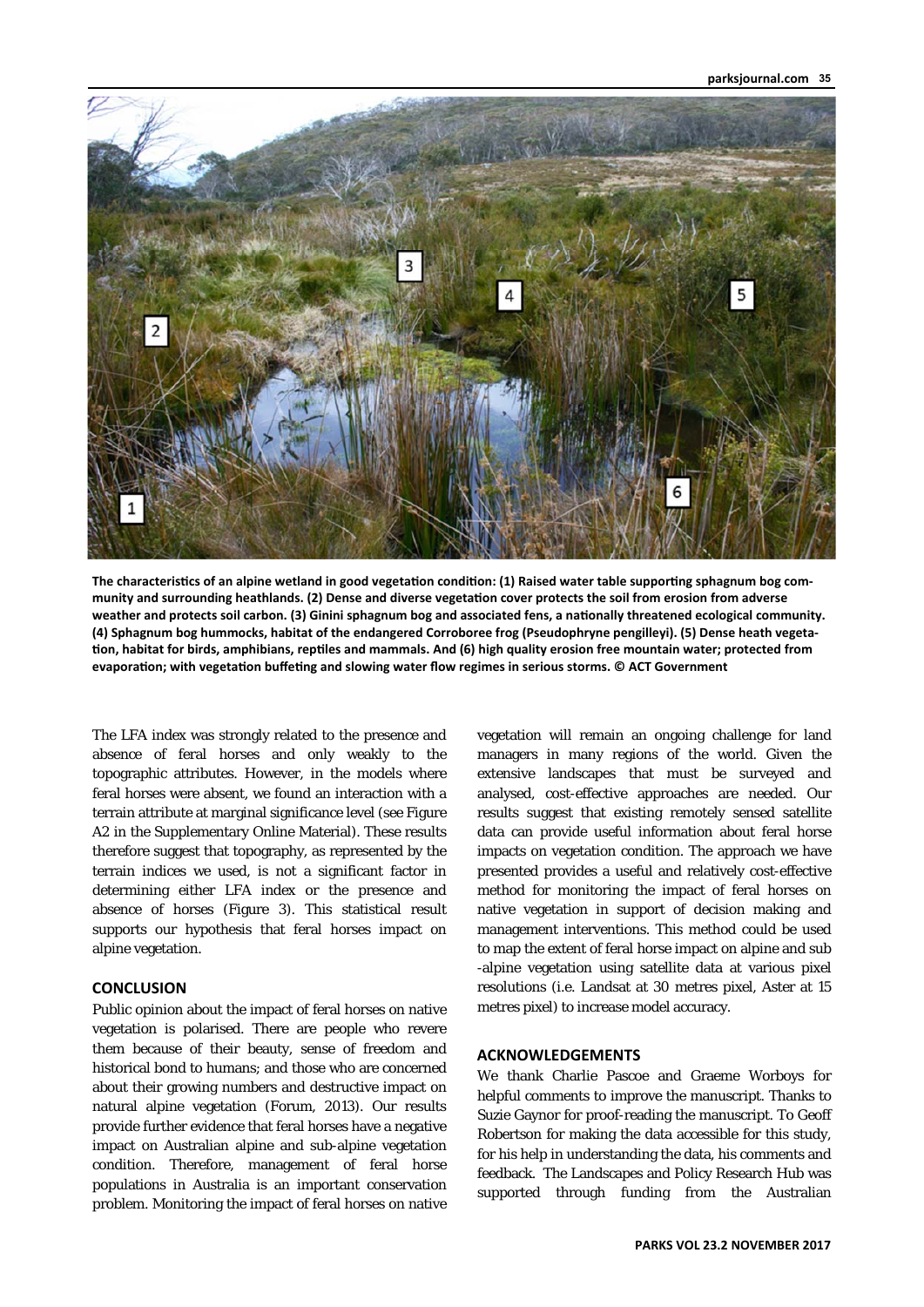Government's National Environmental Research Program and involves researchers from the University of Tasmania (UTAS), The Australian National University (ANU), Murdoch University, The Antarctic Climate & Ecosystems Cooperative Research Centre (ACE CRC), Griffith University and Charles Sturt University (CSU).

# **ABOUT THE AUTHORS**

**Luciana Porfirio** was a postdoctoral fellow at the Landscape and Policy Hub's Bioregional Futures team. She is an expert in climate adaptation and mitigation studies. Dr Porfirio uses an Integrated Assessment Modelling (IAM) framework to analyse the impact of climate on biodiversity and socio-economic systems. Dr Porfirio's experience as a scientist started in 2000 at the University of Buenos Aires (UBA), Argentina as undergraduate and research assistant. In 2013, Dr Porfirio obtained a PhD from the Australian National University (ANU).

**Ted Lefroy** is Director of the Centre for Environment at the University of Tasmania. His research interest is integrating biophysical and social research to solve problems in environmental management, policy and governance.

**Sonia Hugh** is a GIS analyst with extensive experience in spatial and temporal ecological modelling at multiplescales from continent to catchment. Sonia worked for the Landscape and Policy Hub's Bioregional Futures team applying a range of tools and techniques to study characteristics of landscape ecosystems and the patterns of diversity under scenarios of natural and human induced change.

**Brendan Mackey** is Director of the Griffith Climate Change Response Program at Griffith University, Queensland, Australia. His research is currently focussed on the interactions between climate change, biodiversity and land use, and approaches to helping improve environment and conservation regulatory and management frameworks.

#### **REFERENCES**

Australian Government (2001a). Australian Government Department of the Environment, White Box‐Yellow Box‐ Blakely's Red Gum Grassy Woodland and Derived Native Grassland. *Species Profile and Threats Database.* www.environment.gov.au/cgi‐bin/sprat/public/ publicshowcommunity.pl?

id=43&status=Critically+Endangered.

Australian Government (2001b). Australian Government Department of the Environment, Feral animals in Australia. www.environment.gov.au/topics/biodiversity/ invasive‐species/feral‐animals‐australia.

- Australian Government (2008). Environment Protection and Biodiversity Conservation Act 1999, Canberra: comlaw. gov.au. www.industry.gov.au/resource/Documents/ upstream‐petroleum/approvals/Strategic‐ Agreement.docx.
- Beever, E. A., Tausch, R. J. and Thogmartin, W. E. (2008). Multi ‐scale responses of vegetaƟon to removal of horse grazing from Great Basin (USA) mountain ranges. *Plant Ecology*, 196(2), 163–184. doi: 10.1007/s11258‐007‐9342‐5.
- Berry, S.L. and Roderick, M. L. (2002). Estimating mixtures of leaf functional types using continental scale satellite and climaƟc data. *Global Ecology and Biogeography*, 11, 23– 39. doi: 10.1046/j.1466‐822X.2002.00183.x.
- Berry, S., Mackey, B. and Brown, T. (2007). Potential applications of remotely sensed vegetation greenness to habitat analysis and the conservation of dispersive fauna. Pacific Conservation Biology, 13(2), 120-127. doi: 10.1071/PC070120.
- Bottrill, M. C., Walsh, J. C., Watson, J. E. M., Joseph, L. N., Ortega‐Argueta, A. and Possingham, H. P. (2011). Does recovery planning improve the status of threatened species? Biological Conservation, 144(5), 1595-1601. doi: 10.1016/j.biocon.2011.02.008.
- Dawson, M. J. and Miller, C. (2008). Aerial mark-recapture estimates of wild horses using natural markings. Wildlife *Research*, 35(4), 365–370. doi: 10.1071/WR07075.
- Forum, P. (2013). A Critical Crossroad for BLM's Wild Horse Program. *Science*, 341(6148), 847–848. doi: 10.1126/ science.1240280.
- Green, K. and Osborne, W. S. (1994). *Wildlife of the Australian snow‐country: A comprehensive guide to alpine fauna.*  Sydney: Reed.
- Henderson, S. and Dawson, T. P. (2009). Alien invasions from space observations: Detecting feral goat impacts on Isla Isabela, Galapagos Islands with the AVHRR. *InternaƟonal Journal of Remote Sensing*, 30(2), 423–433. doi: 10.1080/01431160802339472.
- Hijmans, R. J. and Etten, J. (2012). raster: Geographic analysis and modeling with raster data. R package version 1. https://cran.r-project.org/web/packages/raster/ index.html.
- Ho, D., Imai, K., King, G. and Stuart, E. (2006). Matchlt: Nonparametric preprocessing for parametric causal inference. Journal of Statistical Software. doi: 10.18637/ jss.v042.i08.
- Holm, A., Burnside, D. and Mitchell, A. (1987). The development of a system for monitoring trend in range condiƟon in the arid shrublands of Western Australia. *The Rangeland Journal*, 9(1), 14. doi: 10.1071/RJ9870014.
- Hothorn, T., Hornik, K. and Zeileis, A. (2006). Unbiased Recursive Partitioning: A Conditional Inference Framework. Journal of Computational and Graphical *Statistics*, 15(3), 651–674. doi: 10.1198/106186006X133933.
- Karr, J. R. (1996). Ecological Integrity and Ecological Health Are Not the Same. *Engineering Within Ecological Constraints*, 97–109. doi:10.17226/4919.
- Lindenmayer, D. B. and Franklin, J. F. (2002). *Conserving forest biodiversity: A comprehensive mulƟscale approach.* Island Press.
- Linklater, W. L., Cameron, E. Z., Minot, E. O. and Stafford, K. J. (2004). Feral horse demography and population growth in the Kaimanawa Ranges, New Zealand*. Wildlife Research*, 31(2), 119–128. doi: 10.1071/WR02067.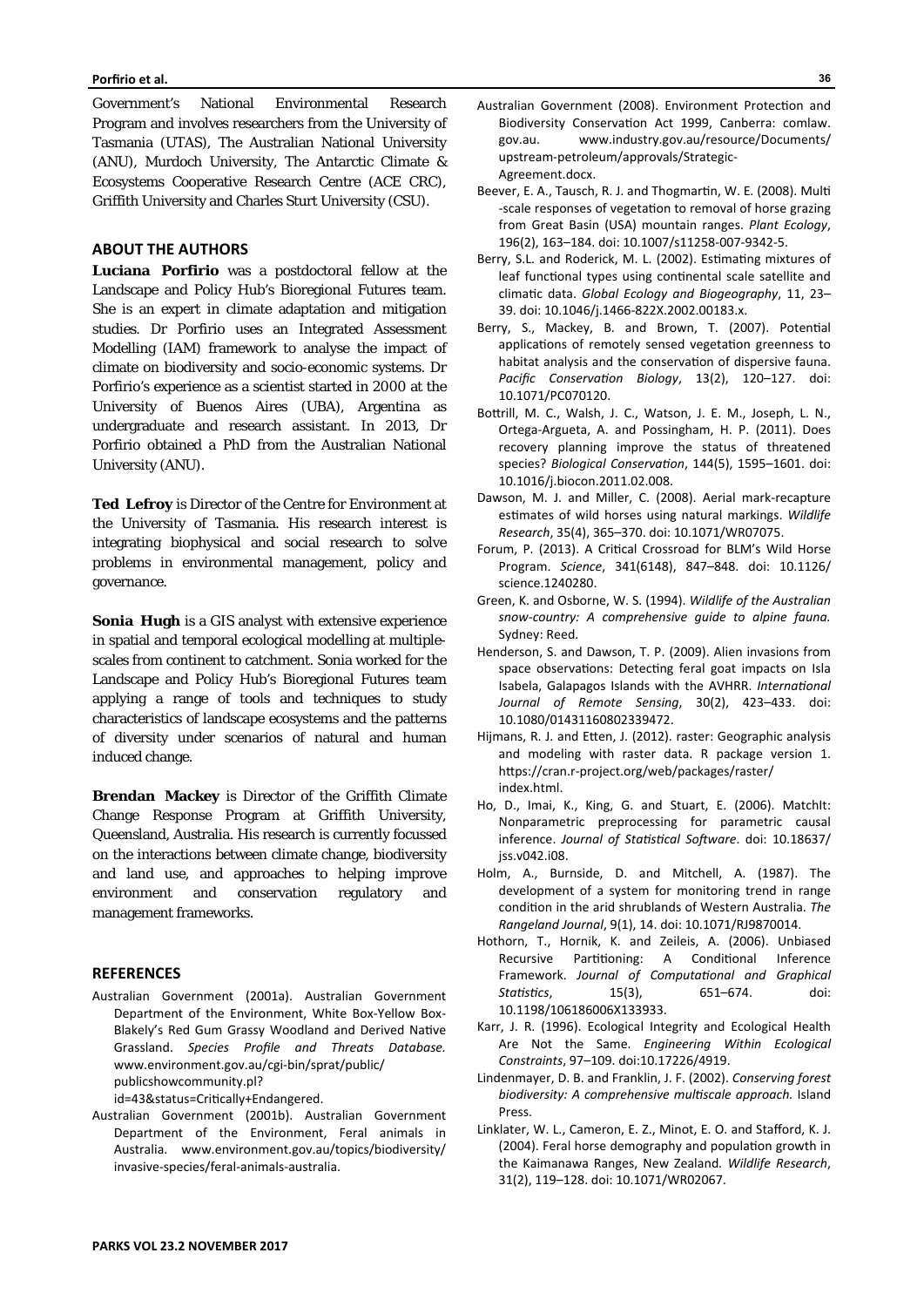- Markham, F., Young, M. and Doran, B. (2013). Detection of problem gambler subgroups using recursive partitioning. *InternaƟonal Journal of Mental Health and AddicƟon*, 11 (3), 281–291. doi: 10.1007/s11469‐012‐9408‐z.
- McDougall, K. L., Morgan, J. W., Walsh, N. G. and Williams, R. J. (2005). Plant invasions in treeless vegetation of the Australian Alps. Perspectives in Plant Ecology, Evolution *and SystemaƟcs*, 7(3), 159–171. doi: 10.1016/ j.ppees.2005.09.001.
- Nimmo, D. G. and Miller, K. K. (2007). Ecological and human dimensions of management of feral horses in Australia: A review. *Wildlife Research,* 34(5), 408–417. doi: 10.1071/ WR06102.
- NSW Government (2013). Australian Alps climate. www.environment.nsw.gov.au/bioregions/AustralianAlps‐ Climate.htm.
- Paget, M. and King, E. A. (2008). MODIS land data sets for the Australian region. doi: /10.4225/08/585c173339358.
- Parks Victoria (2013). *The Ecology of Wild Horses and their Environmental Impact in the Victorian Alps*.
- Parrish, J. D., Braun, D. P. and Unnasch, R. S. (2003). Are We Conserving What We Say We Are? Measuring Ecological Integrity within Protected Areas. *BioScience*, 53(9), 851. doi: 10.1641/0006‐3568(2003)053[0851:AWCWWS] 2.0.CO;2.
- Pettorelli, N., Weladji, R. B., Holand, Ø., Mysterud, A., Breie, H. and Stenseth, N. C. (2005). The relative role of winter and spring conditions: Linking climate and landscape-scale plant phenology to alpine reindeer body mass. *Biology*  Letters, 1(1), 24-26. doi: 10.1098/rsbl.2004.0262.
- R Development Core Team (2014). *R: A language and environment for staƟsƟcal compuƟng, reference index version 3.1.2.* R Foundation for Statistical Computing. www.R-project.org. Edited by R. F. for S. Computing. Vienna, Austria.
- Reed, M. S. (2008). Stakeholder participation for environmental management: A literature review. *Biological ConservaƟon*, 141(10), 2417–2431. doi: 10.1016/j.biocon.2008.07.014.
- Roderick, M. L., Farquhar, G. D., Berry, S. L. and Noble, I. R. (2001). On the direct effect of clouds and atmospheric particles on the productivity and structure of vegetation. *Oecologia*, 129(1), 21–30. doi: 10.1007/s004420100760.
- Rogers, G. M. (1991). Kaimanawa feral horses and their environmental impacts. *New Zealand Journal of Ecology*, 15(1), 49–64. doi: 10.1016/0006‐3207(92)90880‐V.
- Rosenbaum, P. R. and Rubin, D. B. (1983). The Central Role of the Propensity Score in Observational Studies for Causal Effects. *Biometrika*, 70(1), 41–55. doi: 10.1093/ biomet/70.1.41.
- Rouse, J., Hass, R. and Deering, J. (1973). *Monitoring the vernal advancement and retrogradaƟon (green wave*  effect) of natural vegetation. https://ntrs.nasa.gov/ archive/nasa/casi.ntrs.nasa.gov/19730017588.pdf.
- Saatchi, S., Asefi‐Najafabady, S., Malhi, Y., Aragao, L. E. O. C., Anderson, L. O., Myneni, R. B. and Nemani, R. (2013). Persistent effects of a severe drought on Amazonian forest canopy. Proceedings of the National Academy of *Sciences*, 110(2), 565–570. doi: 10.1073/ pnas.1204651110.
- Schloss, A., Moore, B. and Braswell, R. (2002). EOS‐WEBSTER‐ Providing Satellite Imagery for Everyone. *AGU Fall Meeting.* **http://adsabs.harvard.edu/** abs/2002AGUFMOS51B0153S.
- Stern, H., de Hoedt, G. and Ernst, J. (2000). Objective classificaƟon of Australian climates. *Australian Meteorological Magazine*, 49(2), 87–96. www.bom.gov.au/climate/environ/other/ koppen\_explain.shtml.
- Tongway, D., Hindley, N., (2004). Landscape function analysis: a system for monitoring rangeland function.
- *African Journal of Range & Forage Science*, 21, 109–113. doi:10.2989/10220110409485841
- Verbesselt, J., Hyndman, R., Newnham, G. and Culvenor, D. (2010). Detecting trend and seasonal changes in satellite images time series. *Remote Sensing of Environment*, 114 (114), 106–115. doi: 10.1016/j.rse.2009.08.014.
- Verbesselt, J., Zeileis, A. and Herold, M. (2012). Remote sensing of environment near real-time disturbance detection using satellite image time series. Remote *Sensing of Environment*, 123, 98–108. doi: 10.1016/ j.rse.2012.02.022.
- de Villalobos, A. E. and Zalba, S. M. (2010). Continuous feral horse grazing and grazing exclusion in mountain pampean grasslands in ArgenƟna. *Acta Oecologica*, 36(5), 514–519. doi: 10.1016/j.actao.2010.07.004.
- Whinam, J., Cannell, E. J., Kirkpatrick, J. B. and Comfort, M. (1994). Studies of potential impact of recreational horseriding on some alpine environments of Central Plateau Tasmania. *Journal of Environmental Management*, 40, 103–117. doi: 10.1006/jema.1994.1007.
- Whinam, J., Chilcott, N. and Barmuta, L. A. (2001). Floristic description and environmental relationships of Tasmanian Sphagnum communities and their conservation management. *Australian Journal of Botany*, 49(6), 673– 685. doi: 10.1071/BT00095.
- Williams, R. J., Wahren, C. H., Tolsma, A. D., Sanecki, G. M., Papst, W. A., Myers, B. A., McDougall, K. L., Heinze, D. A. and Green, K. (2008). Large fires in Australian alpine landscapes: Their part in the historical fire regime and their impacts on alpine biodiversity. *InternaƟonal Journal of Wildland Fire*, 17(6), 793–808. doi: 10.1071/WF07154.
- Worboys, G. L. (2003). A brief report on the 2003 Australian Alps bushfires. *Mountain Research and Development,* 23 (3), 294–295. doi: 10.1659/0276‐4741(2003)023% 5B0294:ABROTA%5D2.0.CO;2.
- Zinner, D. (2002). Distribution and habitat of grivet monkeys (*Cercopithecus aethiops aethiops*) in eastern and central Eritrea. African Journal of Ecology, v40(2), 151. http:// onlinelibrary.wiley.com/doi/10.1046/j.1365‐ 2028.2002.00360.x/full.